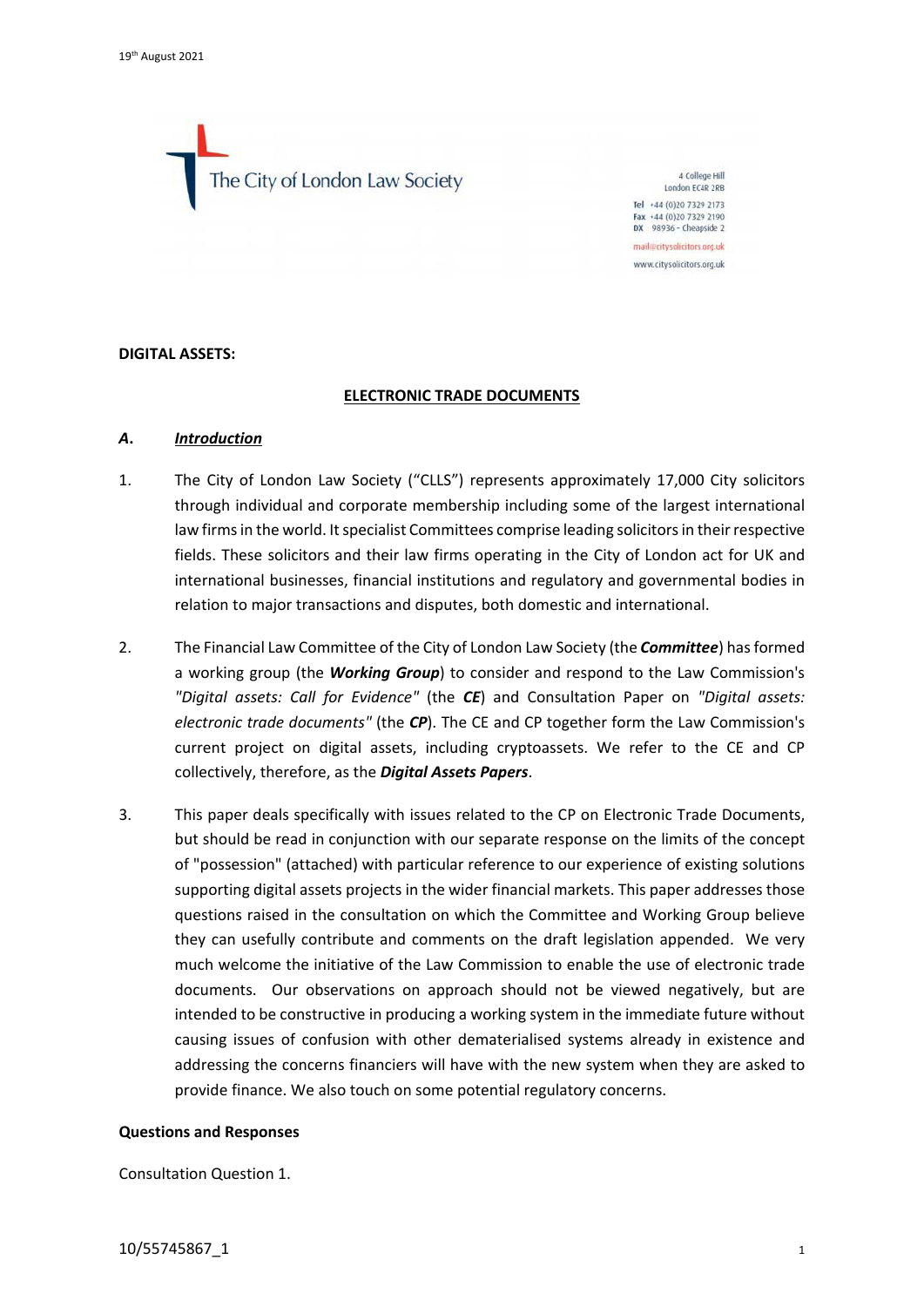8.1 We invite consultees' views on the advantages and disadvantages associated with using private contractual frameworks to facilitate the use of electronic trade documents, compared with using electronic documents recognised in law as being equivalent to paper documents.

Paragraph 2.44

The principal advantages of officially recognised contractual or other legal frameworks for dematerialisation processes (which replicate rights in the paper environment, whether through an "equivalence" approach or otherwise) are:

Confidence levels arising from regulatory oversight;

Strong, clear and well-founded legal basis, often legislative, in the relevant jurisdiction;

Accountability of the system operator;

Considerable reduction in the risks of fraud associated with transactions in the system related to interests recorded in the system; and

Increased opportunities for international recognition.

These can arise with public or private systems, including the authorisation of multiple systems where appropriate.

The advantages of recognition of certain electronic documents as a type as equivalent to paper documents is flexibility and lack of cost, but carries disadvantages in relation to the other matters mentioned above.

We note that, apart from simple contracts and deeds executed to a certain standard, the dematerialisation of assets that constitute paper documents has taken the form of electronic systems which register the person or persons entitled to deal with the assets represented by each entry in the system. The question whether that person deals as owner or in some other capacity (eg trustee, agent, holder of debt secured on the asset) is irrelevant to the system.

In the absence of any requirement for a system, authenticated means of execution or other test to establish the right to deal etc, it seems difficult to see how fraud (where the fraudster deals ahead of the person genuinely entitled to do so) or confusion between persons interested in different capacities would be avoided. Electronic documents are likely to be capable of being readily duplicated by electronic means, which is why a register of record or other process of authentication is a key element of developments in this field.

Protections needed in this regard are likely to include at least some standards for the systems of record, possibly with regulatory oversight, as well as clear application of money laundering, antiterrorism and data protection rules. Whether a system would fall within existing financial regulatory rules would depend on the nature of the documents included and/or whether the system is operated by a regulated institution.

We note that the Law Commission's proposals do not provide any safeguards in these regards. The systems referred to by the Law Commission in the CP were no doubt established to provide users with those safeguards.

Consultation Question 2.

8.2 We provisionally propose that our reforms cover only the following categories of document: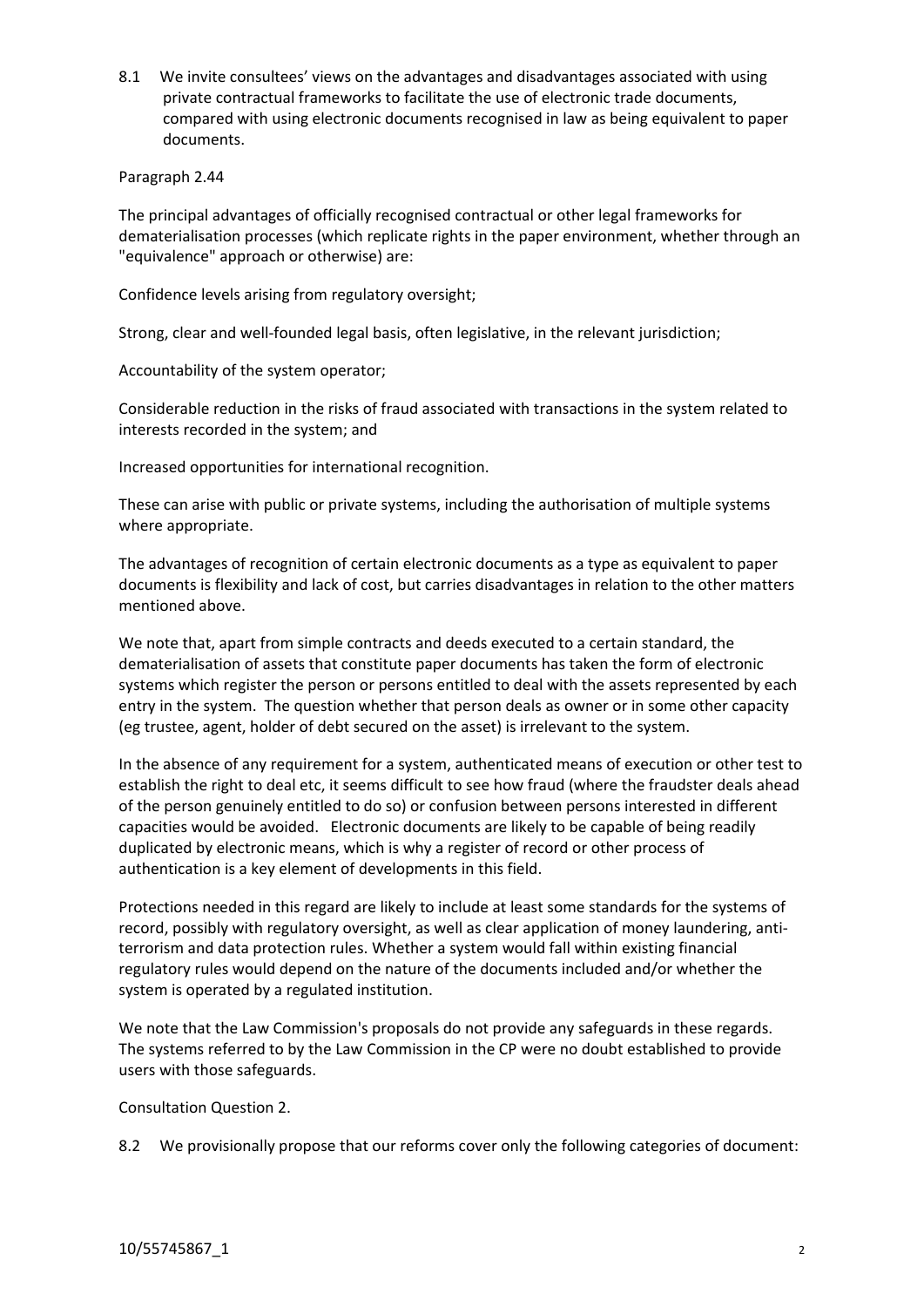- (1) bills of exchange;
- (2) promissory notes;
- (3) bills of lading;
- (4) ship's delivery orders;
- (5) warehouse receipts;
- (6) marine insurance policies; and
- (7) cargo insurance certificates.

Do consultees agree? If not, we invite consultees to suggest categories of document that should be added to or removed from this list, and to explain why.

Paragraph 3.85

We agree that the documents covered should be limited to those commonly used as negotiable instruments in the context of international trade in goods.

We note that bills of exchange and promissory notes have uses in the financial markets outside of the field of international trade in goods. For example, certain instruments which are technically of these types are used in the money markets and may be dealt with under the arrangements created for "eligible debt securities" by the Uncertificated Securities (Amendment)(Eligible Debt Securities) Regulations 2003. Such instruments entered in a "relevant system" under the Uncertificated Securities Regulations 2001 should be excluded from the provisions of legislation dealing with trade documents.

Consideration should be given as to whether other categories of bills of exchange or promissory note should be excluded, and indeed whether these categories of documents should be included in the proposal at all. They are essentially negotiable evidence of an obligation to pay money, not associated with the underlying asset. We understand that international trade in goods uses various types of payment and financing methodology, with these historically important means of payment increasingly being replaced by others. We think it would reduce the issues related to fraud considerably to remove these categories from the proposal, particularly if the proposals are to be enacted without any requirement for a regulated system of record (or at least a requirement for minimum standards and characteristics).

Consultation Question 3.

8.3 We provisionally propose that sea waybills and air waybills need not and should not be included. Do consultees agree?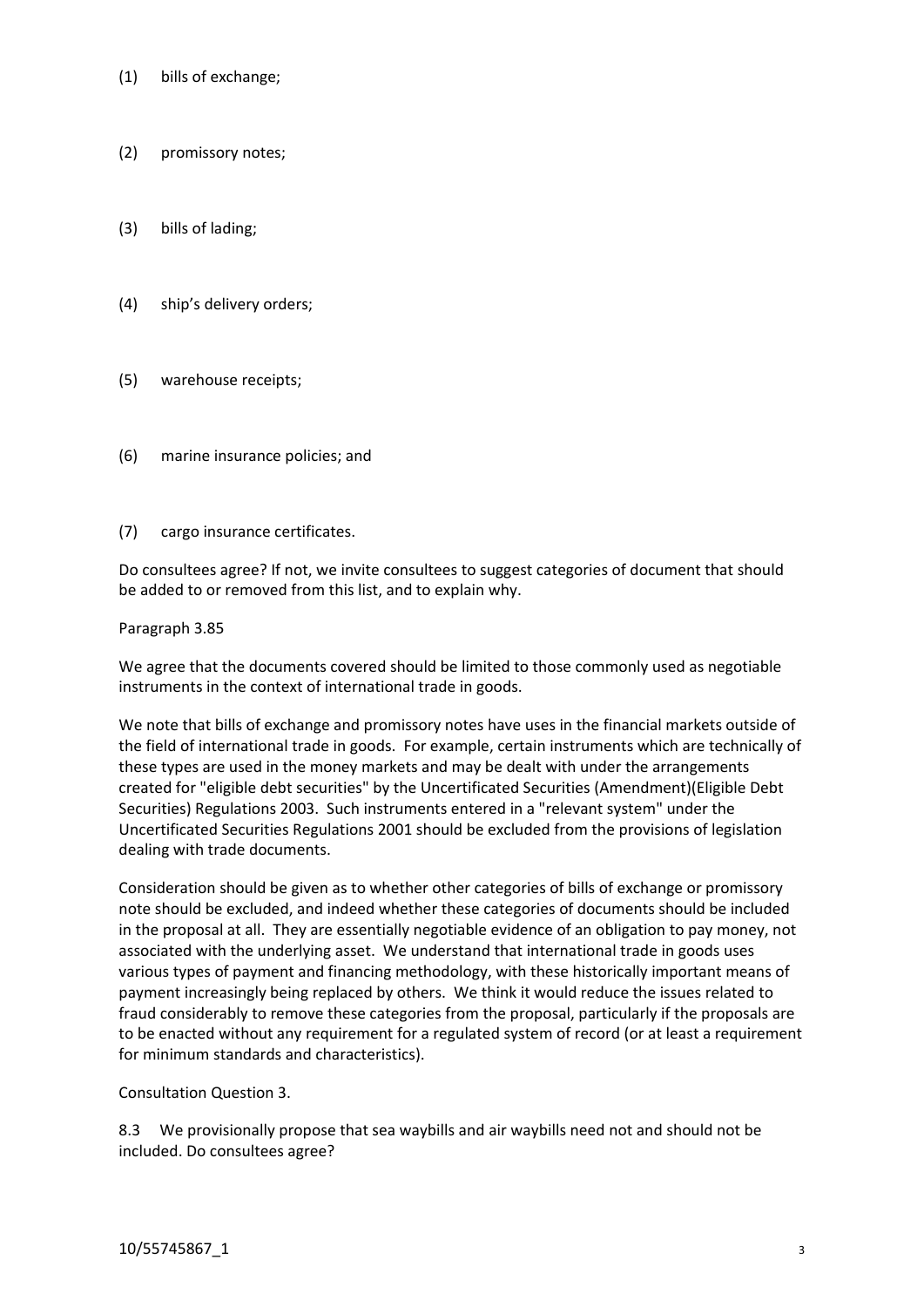### Paragraph 3.86

Assuming these documents are only used in the ways understood by the Law Commission, we agree with this conclusion. We do note that a number of other countries have included at least sea waybills in their legislation on electronic documents, which suggests that their inclusion may have some use in relation to trade with some countries, which may treat a waybill as a key document in relation to disposal of the underlying goods. If that is the case, there could be value in including waybills in the list.

Consultation Question 4.

8.4 We provisionally propose that bearer bonds and other documents of title including banker's drafts, certificates of deposit payable to bearer, bearer scrip certificates exchangeable for shares, mate's receipts, traveller's cheques, and dividend warrants need not and should not be included. Do consultees agree?

Paragraph 3.87

We strongly agree. With the exception of mate's receipts, none of these documents are primarily used in relation to trade in goods. We note that, although bearer bonds are widely issued as a means of financing, market practice, in response to fraud and other relevant operational risk considerations, is that the global bond is held for safekeeping and administration by or for a common depository on behalf of Euroclear Bank and/or Clearstream Bank (as ICSDs). Entitlements/right to deal are evidenced by entries in a registry, maintained by the relevant ICSD, with smaller interests generally evidenced by entries in the records maintained by intermediaries, as a form of intermediated security. Given existing regulatory requirements we do not think these forms of instrument are suitable for the proposed treatment.

In practice interests of these types (other than mate's receipts) are already capable of being safely, efficiently and effectively dealt with electronically and inclusion in these schemes would simply cause anomalies and confusion. At a policy level, we note that UK companies are prohibited from issuing bearer shares (Small Business Enterprise and Employment Act 2015), so as to ensure transparency in ownership of companies. The Bearer Certificates (Collective Investment Schemes) Regulations 2020 (2020 N0 1346) at Regulation 241 also prohibits the issuance of bearer units in collective investment schemes. It also cut off issue of bearer shares by OEICS authorised before 26 June 2017 after end 2020, by amendment of Regulation 48 of the OEICS Regulations 2001.

Consultation Question 5.

8.5 We provisionally propose that the Secretary of State should have the power to add, remove, or amend an entry in the list of documents described in Consultation Question 1 by regulations made by statutory instrument. Do consultees agree?

Paragraph 3.88

We agree.

Consultation Question 6.

8.6 We provisionally propose that the group of documents covered by our proposed reforms should be referred to as "trade documents" in the draft Bill. Do consultees agree?

If not, what alternative label would consultees propose, and why?

Paragraph 3.94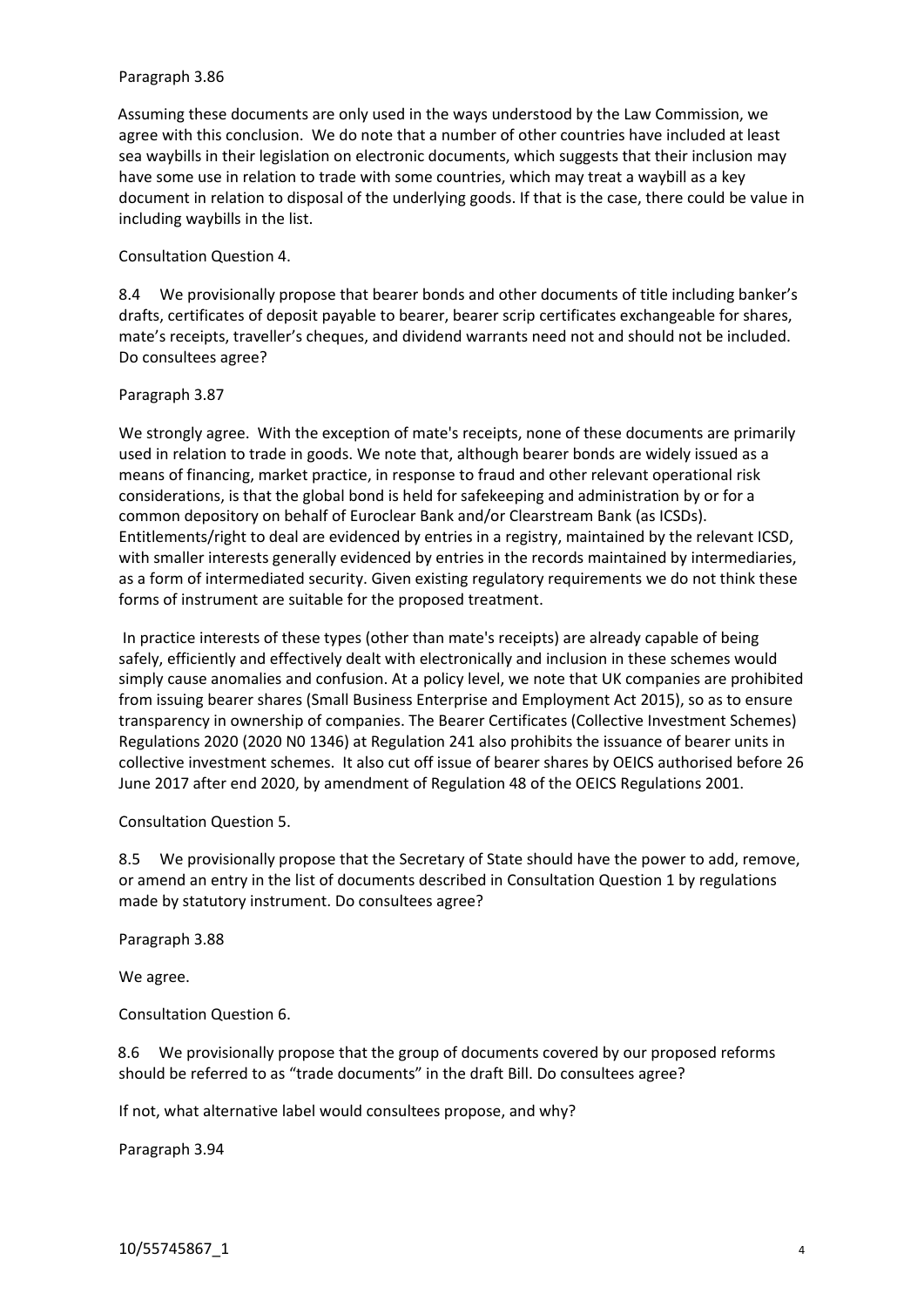We agree, as we believe this proposal should be strictly limited to documents used in relation to trade in goods.

Consultation Question 7.

8.7 We provisionally propose that each individual trade document in the draft Bill need not and should not be defined. Do consultees agree? If not, please give reasons.

Paragraph 3.96

We think that is probably unnecessary for the purposes of English law. We cannot comment on the position if the proposals will apply in Scotland.

We do think it needs to be clarified whether trade documents governed by other systems of law are to be treated in the same way as those governed by English law. We note that trade is an area where customary documents are frequently used without a specific choice of law in an international context where other indicators of the governing law may be unclear or finely balanced, leading to costly litigation. There would be an advantage in addressing this point upfront. We note that this would be less of a problem in the event that electronic documents were required to be entered into an approved registry or other system and deemed, in the absence of express choice, to be most closely connected with the system of law governing the rules of the relevant registry or system.

Consultation Question 9.

8.9 We provisionally propose that bare legal rights should be excluded from the scope of our proposals for the possession of electronic trade documents. Do consultees agree?

Paragraph 5.58

We agree, but see our comments on the concept of deemed possession of dematerialised documents.

Consultation Question 10.

8.10 We provisionally propose that, in order for an electronic trade document to be capable of possession, the nature of the document must not support concurrent control by multiple parties at one time. Do consultees agree?

Paragraph 5.72

If the concept of deemed possession is to be used in relation to trade documents, then this becomes an issue. If a registration system is used, the rules of the system will determine how many persons can be identified on the register and whether the first named or all or a majority are needed to give instructions, so as to deal with the registered electronic document and transfer it into the control of another person. It is different from the position with a paper document where the physical individual presenting the document effectively can transfer it without any regard to the type of interest (if any) he or she may have in the underlying goods (the individual will rarely have any interest and even his or her employer may not). The holder has legal title and other interests (which English law would characterise as of an equitable nature) are dealt with in the contractual arrangements behind the scenes.

Once an electronic system is used the identification of an individual who can prove the right to deal becomes more problematic. This is where the use of an electronic registry or other system of record enables issues of authentication to be addressed. While a physical trade document may be presented by an individual, the registered holder is perhaps more likely to be a corporate entity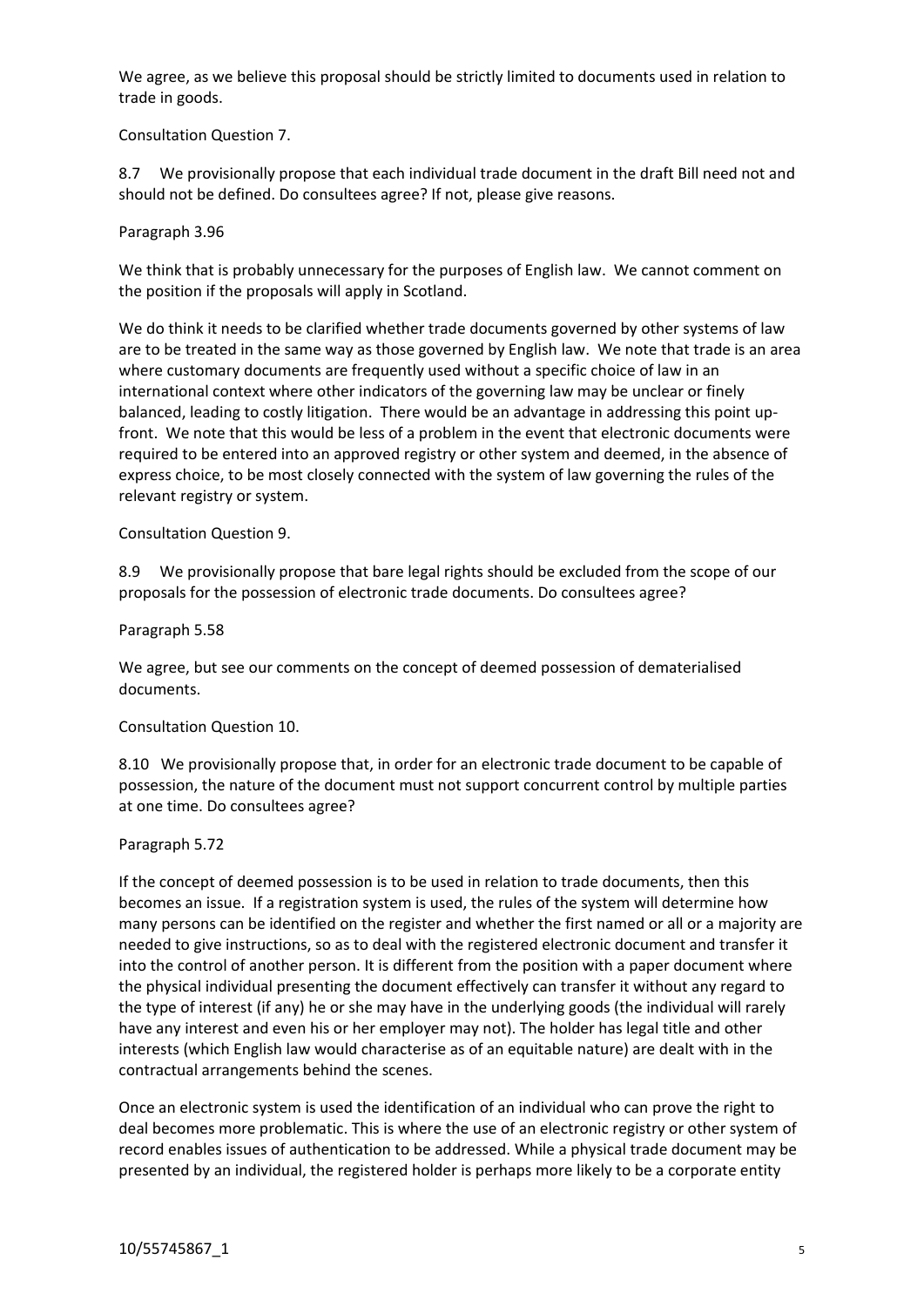who will normally have a number of authorised representatives. Either these would be identified to the system (with requirements for one or two signatories to give instructions) or their employer would give each of them access to the means individually to deal with the electronic document. Some systems would favour the former approach, while the latter would be effective for DLT systems, but would make the private key (or the device holding it) a new element in the control of the electronic document with potentially a separate physical presence in a different location to the system: and that place might be different from that where an equivalent physical trade document would be located. Either way, it is likely that the role of the individual as the ostensible holder will be reduced.

Once some approved system is needed for an authentication service, it seems to us it is not necessary to the use of electronic documents to have the concept of deemed possession. The right to deal is a product of the system's rule relating to the holding, transfer and presentment of the electronic document - it does not need to depend on possession. It also reduces issues related to location, although these remain important.

Consultation Question 11.

8.11 We provisionally propose that "control" should be defined as the ability (as a matter of

fact) to:

- (1) use; and
- (2) transfer or otherwise dispose of

an electronic trade document. Do consultees agree?

Paragraph 5.90

We see that evidential issues could be significant in the absence of any process of authentication of both the relevant individual and one or more persons (real or legal) that are instructing the individual. Guidance from those active in dealing with trade documents, such as bills of lading would be essential to determining how practical this proposal is.

We also have concerns, by reference to the example contained in paragraphs 43 to 46 of the UKJT Legal Statement, that under certain DLT systems while "control" (as the Law Commission seeks to define it above) is "generally" vested in the person(s) who have acquired knowledge and control of the private key upon a transfer (but prior to entry of the transferee on the DLT ledger), it remains possible for the transferor that remains entered on the ledger to effect a subsequent transfer or other disposal of (i.e. "double spend") the relevant digital assets (prior to the actual validation and recording of the first transfer in the system). This point underscores, in our mind, the difficulty in practice of providing a comprehensive and effective definition of "control" with respect to electronic trade documents and other digital assets in all types of system.

We suspect that, with particular reference to the use of "multi-signature" wallets and similar technological developments affecting the holding and transfer of digital assets, it will be necessary to provide a much more nuanced definition of "control" (perhaps supported by statutory guidance) if the Law Commission's proposals in this area are to have practical value and remain capable of responding adequately to market developments for trade finance or DLT and other electronic technologies underpinning the use of ETDs.

Consultation Question 12.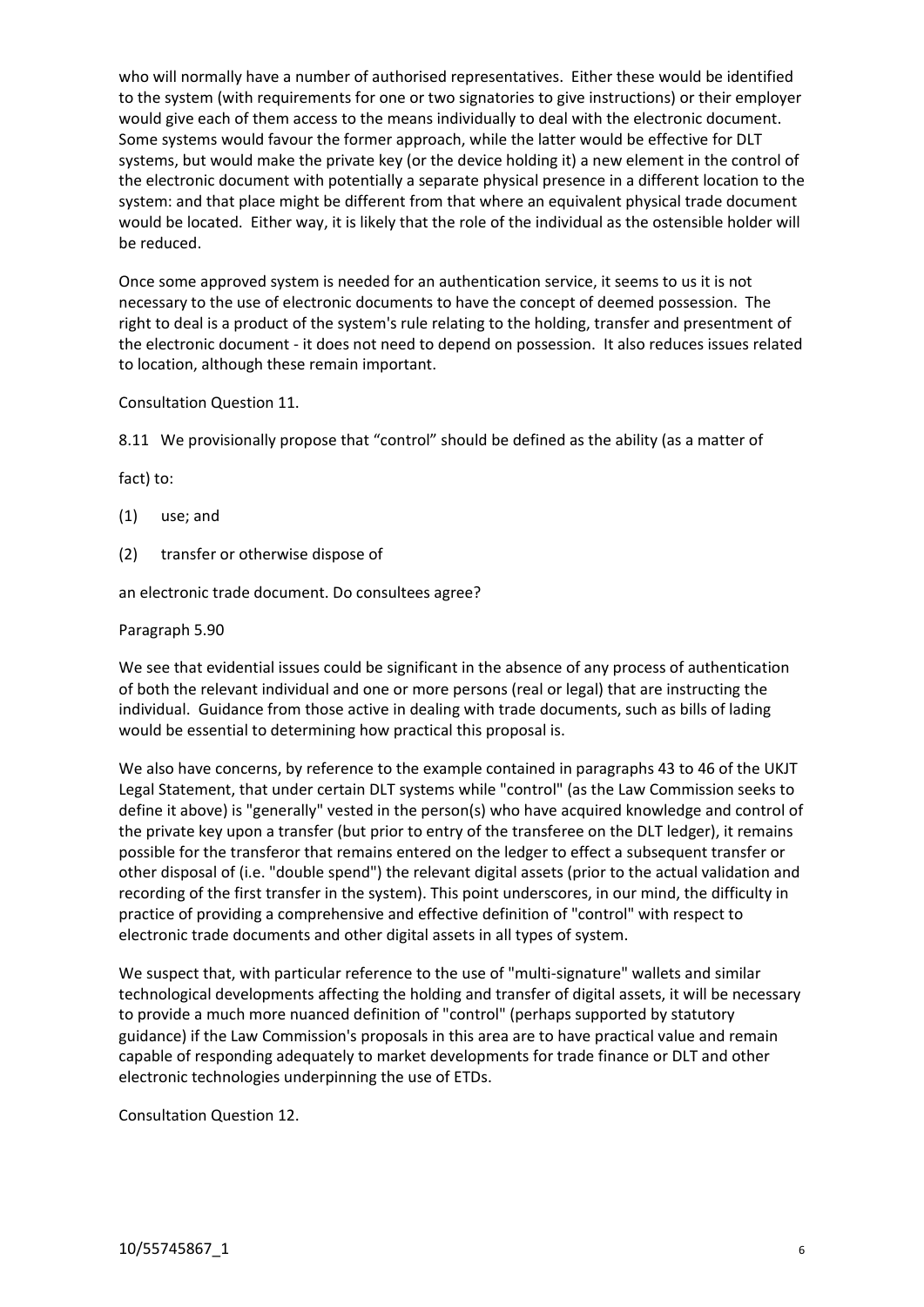8.12 We provisionally propose that, in order for an electronic trade document to be capable of possession, "the system" on which the document is held must ensure that no more than one person can control the document at any one time. Do consultees agree?

# Paragraph 5.95

This is the first question which pre-supposes some system which holds or records the trade document, rather than it just being an electronic document like this submission or even an email with the relevant content. We note that with the exception of the Australian system (which leaves it to the parties to the contract of carriage to determine what is required) all rely on some sort of approved independently operated system to provide authentication or to record who may deal in accordance with its rules. Once such a system is required, there seems to us no need to employ the concept of possession nor a definition of control independent of the rules of the system in which the document is entered.

Please also refer to our comments relating to the use of "multi-signature" wallets (and similar developing technologies) in our response to Question 11 above.

# Consultation Question 13.

8.13 We invite consultees' views on whether there could be a situation in which multiple parties could have equal claim to "possession" of an electronic trade document in such a way that they would not be "one person" for the purposes of the law.

## Paragraph 5.96

Of course this is possible, just as from time to time there is litigation to stop dealings by the person physically holding a trade document on the grounds they are not entitled to deal with it. Such a dispute will be resolved with regard to underlying contractual arrangements or evidence of misappropriation. The use of a system with rules on who can deal facilitates the possibility of arrangements on record for joint control (or different control in specified circumstances) to be a matter of record, if so desired. This would not require a legal definition if it were a matter for system rules and the autonomous decisions of the parties.

Please also refer to our comments relating to the use of "multi-signature" wallets (and similar developing technologies) in our response to Question11 above.

## Consultation Question 14.

8.14 We provisionally propose that, in order for an electronic document to be capable of possession, transfer of the document must transfer control of the document to the transferee, and the transferor must lose control of it as a consequence. Do consultees agree?

## Paragraph 5.103

This would be the effect of system rules. However, a system may also allow the system administrator to respond to legal requirements to rectify its records in case of fraud etc. In some cases this could restore control to a transferor (if the holder is a corporate or a nominee of the person on whose instructions a fraudulent/or defrauded transferor should have acted). This can be seen in recent case law involving the use of DLT systems.

We would also refer the Law Commission to the discussion at paragraphs 43 – 46 of the UKJT Legal Statement which underscores an issue with some DLT systems, namely that while control "generally" should be regarded as being vested in the person(s) who hold the private key in relation to a digital asset, it may remain possible for a transferor (who remains on the ledger and prior to the entry of the transferee, for whom a new private key has been generated, is entered on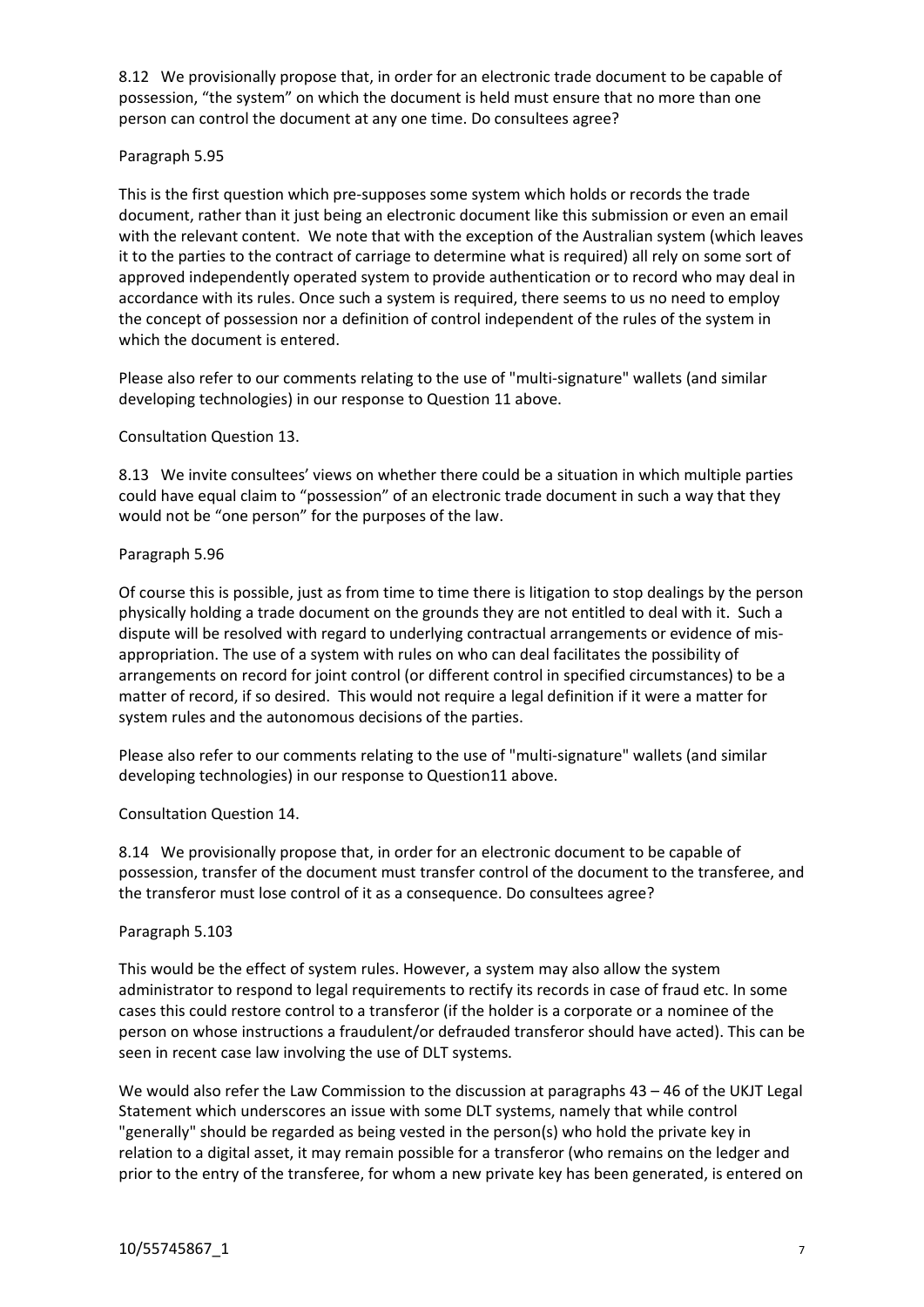the ledger) to effect a second transfer of the digital asset – whether innocently, negligently or in fraud of the first transferee. This is why in the Committee's separate response to the Digital Assets Papers (referred to at the start of this response), we consider it essential that appropriate and well-founded priority rules should be established to deal with competing claims to a digital asset resulting from an unauthorised transfer or disposition of the same asset. Where the relevant DLT ledger is accorded the status of a primary record of entitlement to the relevant digital asset (whether through legislation or the rules of the system), we have suggested that the transfer/priority rules relating to the holding and transfer of shares and other registered securities may provide a well-founded and clear legal basis to resolve such priority disputes.

Consultation Question 16.

8.16 We invite consultees' views on whether the ability to retain a copy of an electronic trade document after transfer or other disposal of the electronic trade document could lead to problems in practice.

Paragraph 5.109

This surely depends upon the ease in practice of distinguishing the legally effective electronic document from a mere copy (including a deliberately amended copy intended to mislead the recipient into thinking they have received control of the legally effective document).

Essentially this depends on the quality and robustness of the system used and the access to it, not on whether there is or is not deemed possession of the legally effective document.

Consultation Question 17.

8.17 We invite consultees' views on whether the possessibility of electronic trade documents should depend on any other factors or criteria. If so, please explain the reasons for your additional criteria.

Paragraph 5.111

As indicated above, once the quality of the system of record becomes key, the value of extending the concept of possession to the electronic document becomes doubtful. It does not seem to add anything, while causing confusion if there is any overlap with other systems for assets to which the concept of possession would be relevant if they were not in dematerialised form, but which do not use to concept of possession in relation to the dematerialised asset that replicates the rights that would otherwise arise under or in relation to the instrument when held in physical form.

Consultation Question 18.

8.18 We provisionally propose that:

(1) the person who is able to control an electronic trade document is the person in possession

of it; and

(2) possession of an electronic trade document is transferred from one person to another when

the transferee gains control of that electronic trade document.

Do consultees agree? If not, please explain why not.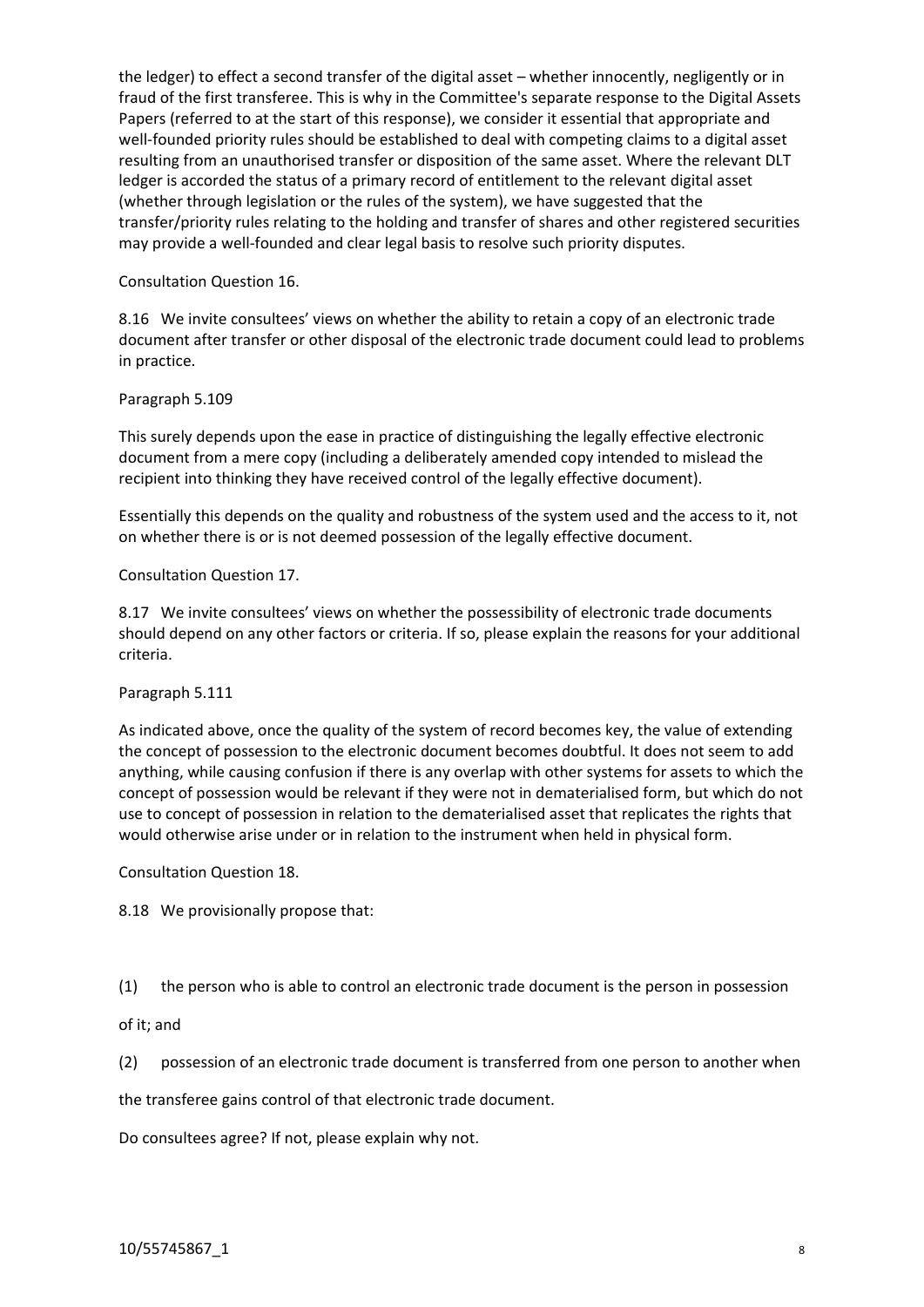Please see our other paper referred to at the start of this one. The concept of deemed possession is novel and the concept of control has been fraught with judicial hesitancy in the field of financial collateral. To the extent that the Law Commission recognise that an independent system of record and/or authentication may be needed or appropriate, reliance on the rules of the system, rather than legal concepts that, based on our experience, seem potentially likely to increase the scope for litigation and decrease legal certainty, seems more suitable to us. Additionally, in such a case, parties are then bound by the rules of the system they have chosen to use for the electronic document, without an overlay of judicial intervention which could include consideration of other factors, such as the agreement between the holder in the system and one or more other parties who may be entitled to direct the holder of record in the system.

Paragraph 5.115

Consultation Question 19.

8.19 We provisionally propose that there is no need to make explicit in legislation that the requirement of intention to possess applies to electronic trade documents. Do consultees agree?

Paragraph 5.129

We think this concept was considered by the courts in somewhat unusual circumstances. We do not think it should have a place in a statutory scheme related to electronic trade documents, whatever form it takes. As we have expressed in our other paper, we have serious reservations about the application of certain complex and nuanced elements of the law relating to possession (such as, the *animus possidendi*) to modern legal and technological systems that are intended to give primacy to the ledger as a primary record of entitlement to or in relation to a particular digital asset.

Consultation Question 20.

8.20 We invite consultees' views on what circumstances there could be a debate about which of one or more parties is in possession of an electronic trade document held on a system of the type envisaged by our proposals.

Paragraph 5.130

See our answers to questions, 11, 12, 13 and 18.

Consultation Question 21.

8.21 We provisionally propose that electronic trade documents should not be subject to an

explicit statutory requirement for integrity. Do consultees agree?

Paragraph 6.13

We agree.

Consultation Question 22.

8.22 We provisionally propose not to impose an express statutory reliability requirement. Do

consultees agree? Please give reasons.

If consultees disagree:

10/55745867\_1 9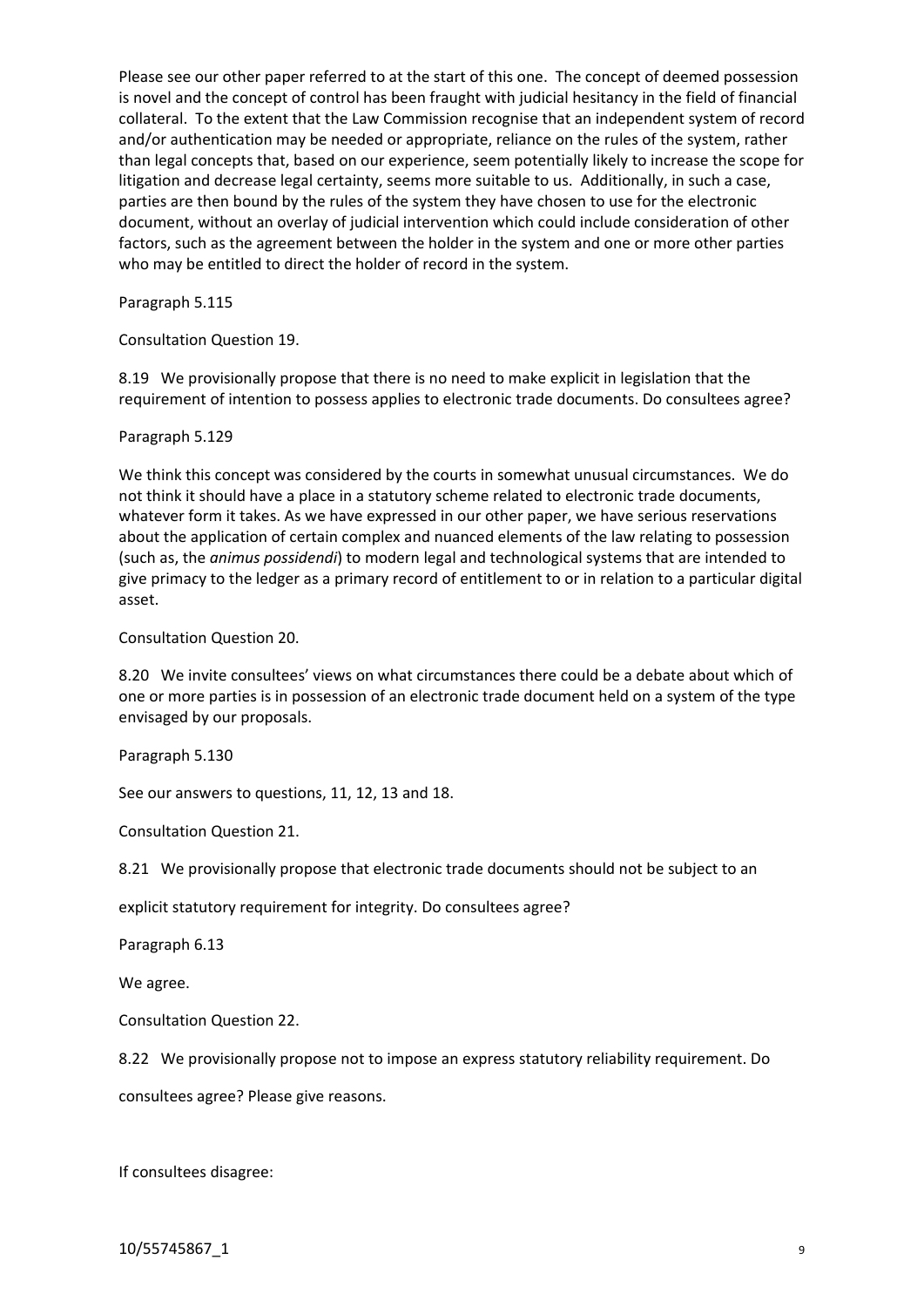- (1) When should a party be required to prove that their electronic document is reliable?
- (2) Do consultees think our proposals should include an accreditation process? If so, in what

form?

We rather think that this requirement is prudent and would not prevent the use of a variety of systems. The extent to which they are required to be accredited or to operate within a defined regulatory framework is a policy choice for government. What is important is that there should be confidence in the use, safety and integrity of the system by the users.

Consultation Question 23.

8.23 We provisionally propose that there should be a statutory requirement that electronic trade documents must contain the same information as would be required to be contained in a paper equivalent. Do consultees agree?

Paragraph 6.33

Yes.

Consultation Question 24.

8.24 We do not consider there to be a need to introduce an express statutory provision on writing in electronic trade documents, because the law already considers electronic displays to be capable of constituting "writing". Do consultees agree? Please give reasons.

Paragraph 6.43

Yes, for the reasons stated by the Law Commission.

Consultation Question 25.

8.25 We do not consider there to be a need to introduce an express statutory provision on signing electronic trade documents. Do consultees agree? Please give reasons.

#### Paragraph 6.49

Yes. We believe that the law in England on electronic signatures in documents which are not deeds is relatively clear. There is also currently no clear advantage in terms of EU recognition in specifying any particular quality of electronic signature. This could, however, change if there were extended international consensus on recognition of certain types of independently verified electronic signatures. Practice in common law jurisdictions does not so far favour that methodology and where there is a commercial advantage, parties can always choose to use those verification processes.

Consultation Question 26.

8.26 We do not consider there to be a need to introduce an express statutory provision on the accessibility of information contained in electronic documents. Do consultees agree? Please give reasons.

Paragraph 6.53

We are inclined to think this is unnecessary, and, if any relevant system is regulated, this issue is likely to be addressed in that context.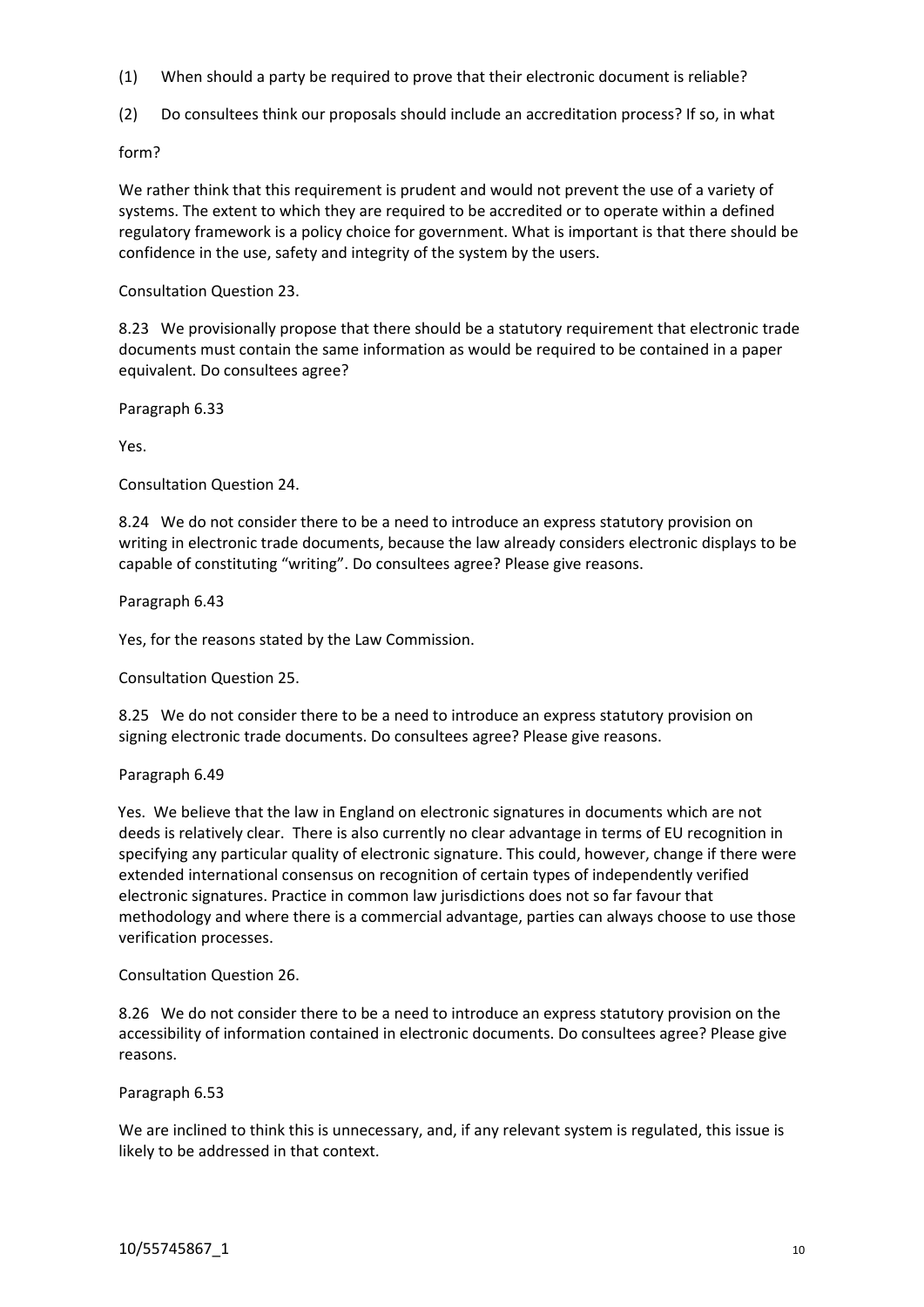Consultation Question 27.

8.27 We provisionally propose that legislation should explicitly allow for indorsement of electronic documents. Do consultees agree? Please give reasons. Paragraph 6.60

We accept the reasons given. This is really concerned with the method of transfer of certain of these documents including a requirement for contemporaneous signature being added to the document by the transferring holder (ie to be part of the information on the document). This would not normally be a requirement of a DLT or other electronic system to effect a transfer, so it is desirable to include an express provision to that effect if, for example, the participants in a particular "system" determine that such e-indorsements would add to the integrity, efficiency or effectiveness of the transfer of ETDs through the system.

Consultation Question 28.

8.28 We seek consultees' views on whether there is any need for electronic trade documents to be capable of being issued in sets.

Paragraph 6.62

There may be a need, but we do not think this requires legislation.

Consultation Question 29.

8.29 We provisionally propose that no further provision is required in legislation to address the

following in respect of electronic trade documents:

(1) timing of delivery;

- (2) timing of transfer;
- (3) rejection; and
- (4) amendment.

Do consultees agree?

Paragraph 6.75

Yes. We note that under existing law electronic time stamps may be issued where required.

Consultation Question 31.

8.31 We seek consultees' views on whether the phrase "so far as practicable" should be included

in clause 2(2)(c). If yes, please give examples where such a qualification would be required.

Paragraph 6.80

We would not include these words.

Consultation Question 32.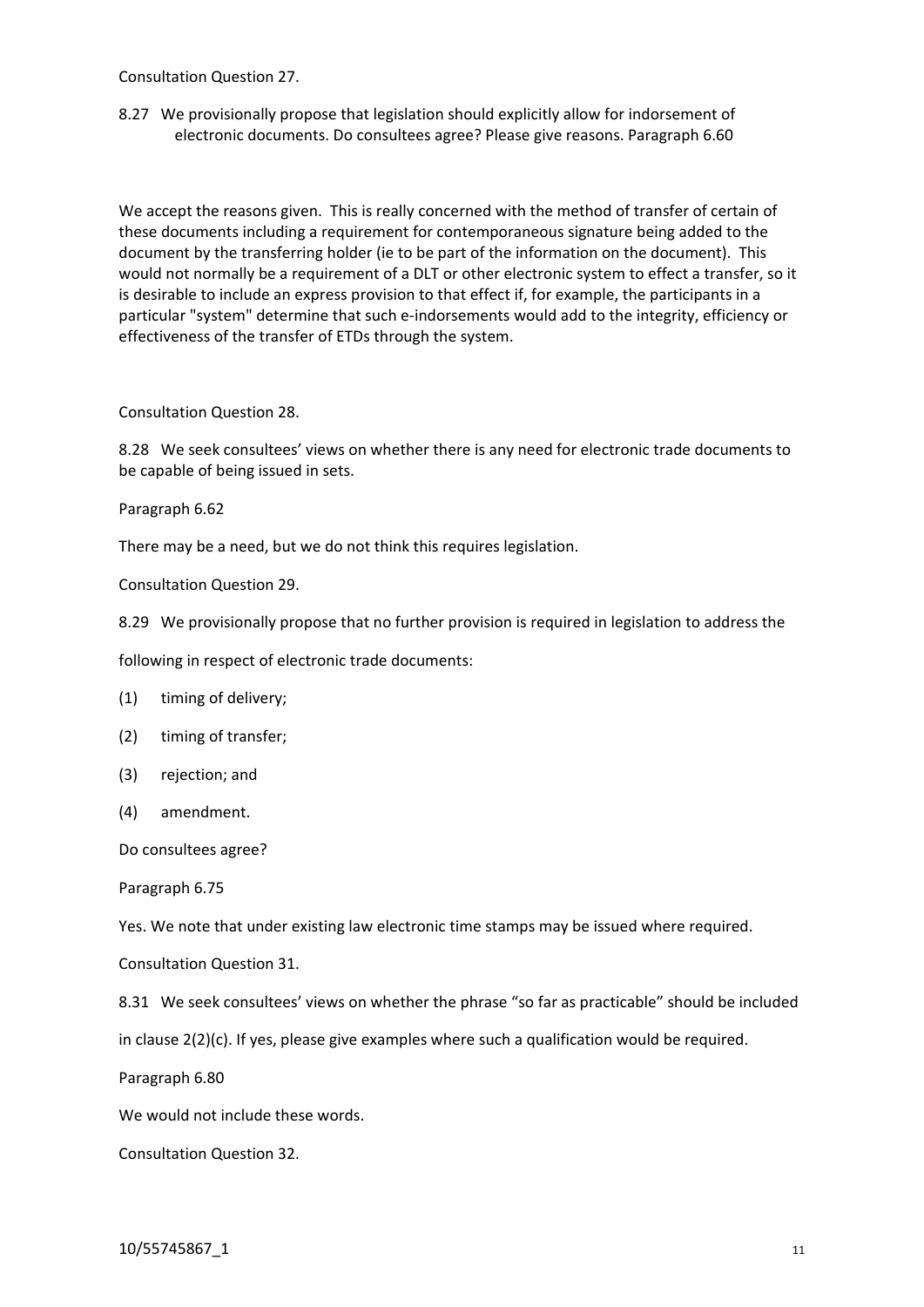8.32 We seek consultees' views on what security interests are typically taken over trade

documents at the moment.

# Paragraph 6.102

Charges created by UK companies under any system of law, not just English law, require registration at Companies Registry in order to be perfected (i.e. so as to be effective against the chargor in insolvency and the general body of its creditors). There are no UK registration requirements regarding foreign companies, including those established in the UK. Without registration, a charge is void on the insolvency of the chargor and will not be enforced in favour of the security taker.

Pledges and liens that depend on physical possession of the item(s) given in security (including documents) are accepted as legally distinct from charges and do not require registration in order to perfect the rights or interest of the pledgee/lienee in the relevant asset.

Security interests created over physical trade documents are mostly short term in nature and in the form of pledges or arise as a result of a lien (particularly in the context of storage of goods in transit), although there will be some longer term more complex trade finance arrangements where a charge may be used and may extend to trade documents within the proposals.

There may be arrangements in relation to bills of exchange and promissory notes which are purely financial in nature and not concerned at all with goods in transit. In those cases, security may be based on endorsement to the financier (or the representative of a group of financiers) and there may or may not be an arrangement relating to the proceeds of the bill or note which includes a charge.

Charges over all the assets of a company will naturally extend to trade documents and will create a floating charge – requiring registration for perfection, if created by an UK company.

There are good policy reasons for pledges, liens and bailments of trade documents not to be registrable – namely their short term nature, the fact that the security taker is the holder of the documents as both documents of title and instruments of transfer (and so there is a minimal "false wealth"/fraud risk) and the well-recognised market practice in relation to their use. In dematerialising trade documents there is value in maintaining the ability of the holder of the dematerialised document to create a security interest, which is not registrable, where the electronic document is held in the relevant system by the taker of security or a person (other than the security giver) acting on its behalf: this is to exclude the "false wealth" concern where assets over which security has been given remain held in the name of the security giver.

This could be done by expressly creating the right to create "virtual" pledges and liens etc over these ETDs, with a clear description of what is required and expressly providing that such rights do not require registration in the UK. This will, however, only cover documents created under English law, but UK companies will also increasingly deal with foreign law dematerialised trade documents, which will not be covered without express language.

It may be more appropriate to simply create an express exemption from registration requirements for UK companies in respect of security given over electronic trade documents whether or not governed by the law of any UK jurisdiction, provided the documents are held in the name of the security taker or its agent (who cannot be the security giver). Other security arrangements should require registration as a charge as currently.

Even then there are difficulties related to the conflict of law rule that requires relevant formalities in the place of the location of a physical moveable are complied with in order to create a valid charge or other security interest. This is acute where the deemed characteristics of a possessory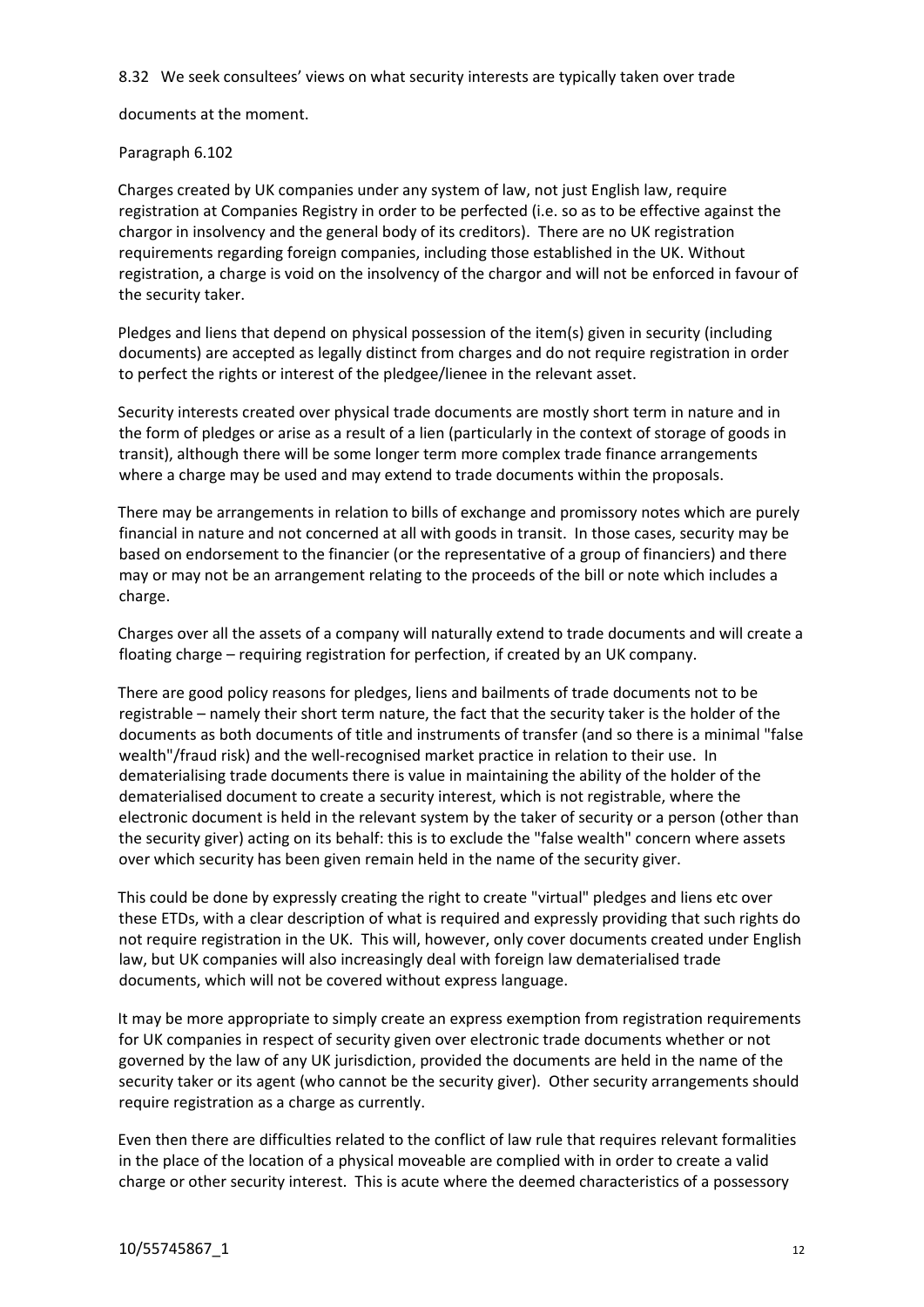asset are fully preserved as proposed. Even with a registration approach, it is necessary to either disapply this rule or have a rule that links location to eg the habitual residence of the administrator of the system. This cannot be excluded from consideration, but must be addressed at this stage to create a workable financing situation for trade documents: see further our response to question 38.

We note that this conflict issue related to location was picked up more generally by Barnabas Reynolds in his article "Britain has more than a token solution to offer fintech" in the Telegraph on 12<sup>th</sup> August 2021, which states that the legal problem is "how and where digital assets are owned." He points out: " Under private international law as understood in most countries, the account records provide the anchor, and other legal and regulatory systems should defer to the law of the country where the records are held and allow it to be the sole judge of legal entitlements and regulatory consequences." He suggests , as does work by the UKJT on arbitration of disputes regarding digital assets, that a choice of law and location for a system can determine the relevant legal system, given that DLT systems involve numerous jurisdictions simultaneously. For electronic trade documents (which in customary form are short and formulaic, so unlikely to contain extensive choice of law clauses) clarity on the role of the system used to hold documents is likely to be key.

Dealing with this topic in a clear and comprehensive manner from the outset will be essential to the acceptance of electronic trade documents in financings for UK companies. It will also be essential to the willingness of international businesses more widely to adopt English law solutions for electronic trade finance rather than those of other jurisdictions.

Consultation Question 33.

8.33 We provisionally propose that an electronic trade document should be capable of being the subject of possessory concepts including bailment, conversion, pledges, and liens, and that this should be provided for in legislation. Do consultees agree?

# Paragraph 6.110

See our response to question 32. We do not think just stating the principle will be sufficient to avoid litigation, given the duty of insolvency practitioners to collect the assets of failed companies, particularly if the conflict rules are not addressed. We would emphasise, as outlined in our other paper on the financial markets considerations relating to digital assets, that we do not consider it would be appropriate (and would give rise to material legal uncertainty) to extend possessory concepts such as bailment, conversion, pledges and liens to digital assets that have been expressly and deliberately constituted as registered dematerialised assets (on and subject to the laws and rules relating to the issue, holding, transfer, priority and perfection of registered dematerialised assets).

Consultation Question 34.

8.34 We provisionally propose that existing rules and practices can accommodate the discharge, surrender or accomplishment of electronic trade documents, and that no specific legislative provision is needed. Do consultees agree?

Paragraph 6.114

We agree.

Consultation Question 35.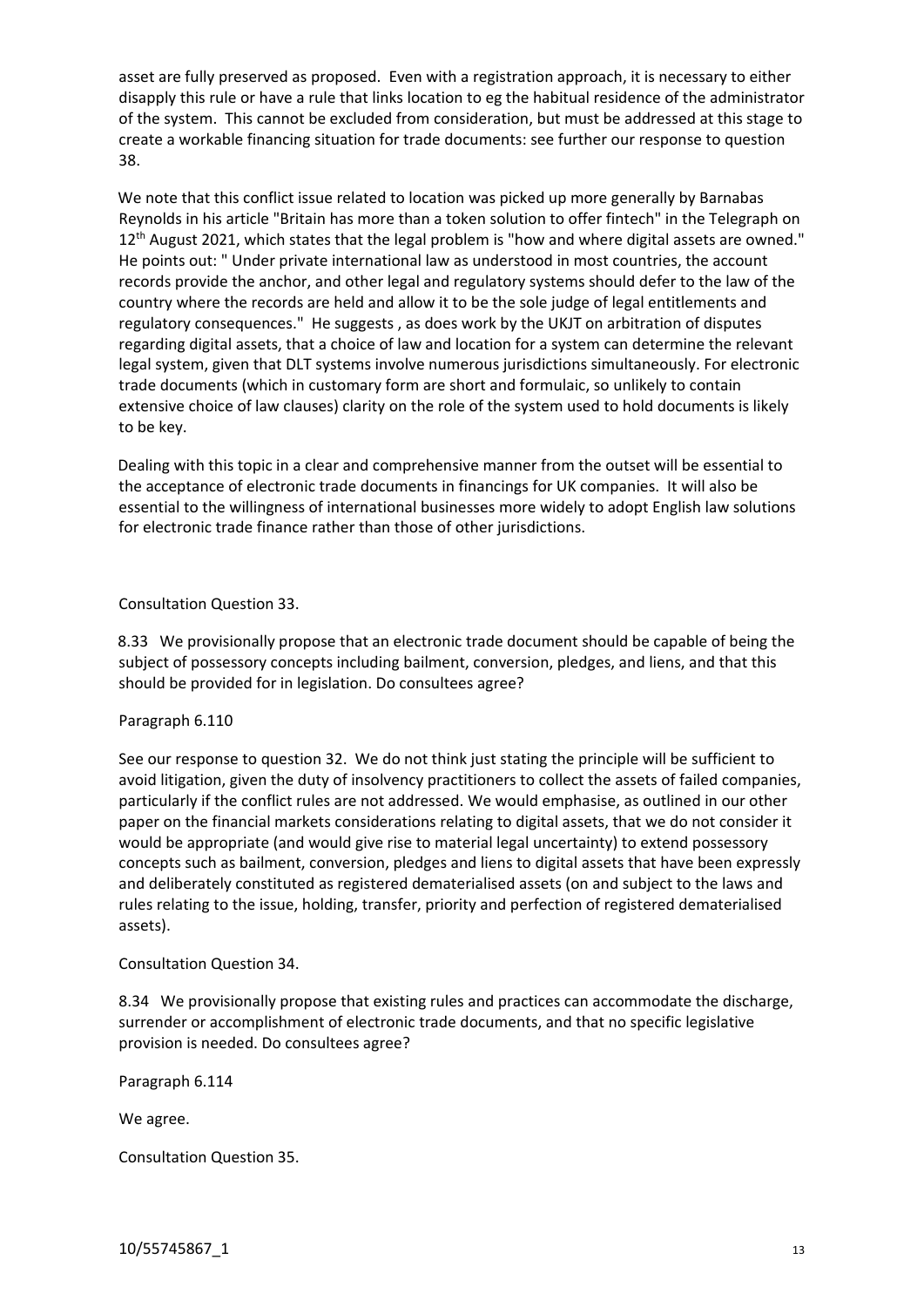8.35 We provisionally propose that provision should be made to allow for a change of medium for trade documents from electronic to paper, or from paper to electronic. Do consultees agree?

### Paragraph 6.125

We believe this would be useful, given that electronic documents will not be accepted in many jurisdictions. Is it necessary to specify that the system can issue the document to the current holder on behalf of the original issuer, with power to sign on their behalf where a signature is needed and specifying that the physical document takes effect for the benefit of the holder to whom it is issued? There would seem to be considerable time difficulty with some documents if intermediate endorsements and physical signatures of all parties were required to be obtained.

Given the law on Bills of Exchange and the long-standing international acceptance of this, we are not entirely clear that this shortcut would be acceptable in other jurisdictions with regard to bills of exchange and promissory notes.

This is an area where the detailed views of operators using these documents need to be taken into account.

Consultation Question 36.

8.36 We seek consultees' views on whether the draft Bill should contain a requirement that the issuer of a trade document must allow the person in possession to change the document's medium.

We think this is a matter for operators of the system to consider. There may be reasons why a physical document which is complete with physical endorsements is essential in some jurisdictions and it may be undesirable that an intermediate holder could cause problems, eg in relation to presentation in the final destination of goods.

#### Consultation Question 37.

8.37 We seek consultees' views on whether the electronic trade documents that satisfy the requirements of our draft Bill will also satisfy the requirements of the MLETR.To the extent that consultees consider our provisional proposals to be incompatible with the MLETR or other international approaches, please explain this and the consequences to which it could give rise.

#### Paragraph 6.136

We think it highly desirable that any reform to allow electronic trade documents that is adopted for England (or the UK as a whole) is compatible with the MLETR and is adopted in that context, unless there are very considerable countervailing factors.

We think that as things stand it would be unclear whether the legislation was intended to fall within the MLETR, which would mean that recognition in third countries that have expressly adopted it would have to await both clarification of the UK's position in relation to the MLETR at least as regards England and Wales and then whether this legislation was evidence of implementation. This needs to be considered with the Ministry of Justice.

Consultation Question 38.

8.38 We provisionally propose that the Law Commission should consider the private international law aspects of digital assets, including electronic trade documents, as part of a separate project.

Do consultees agree?

Paragraph 6.148

10/55745867\_1 14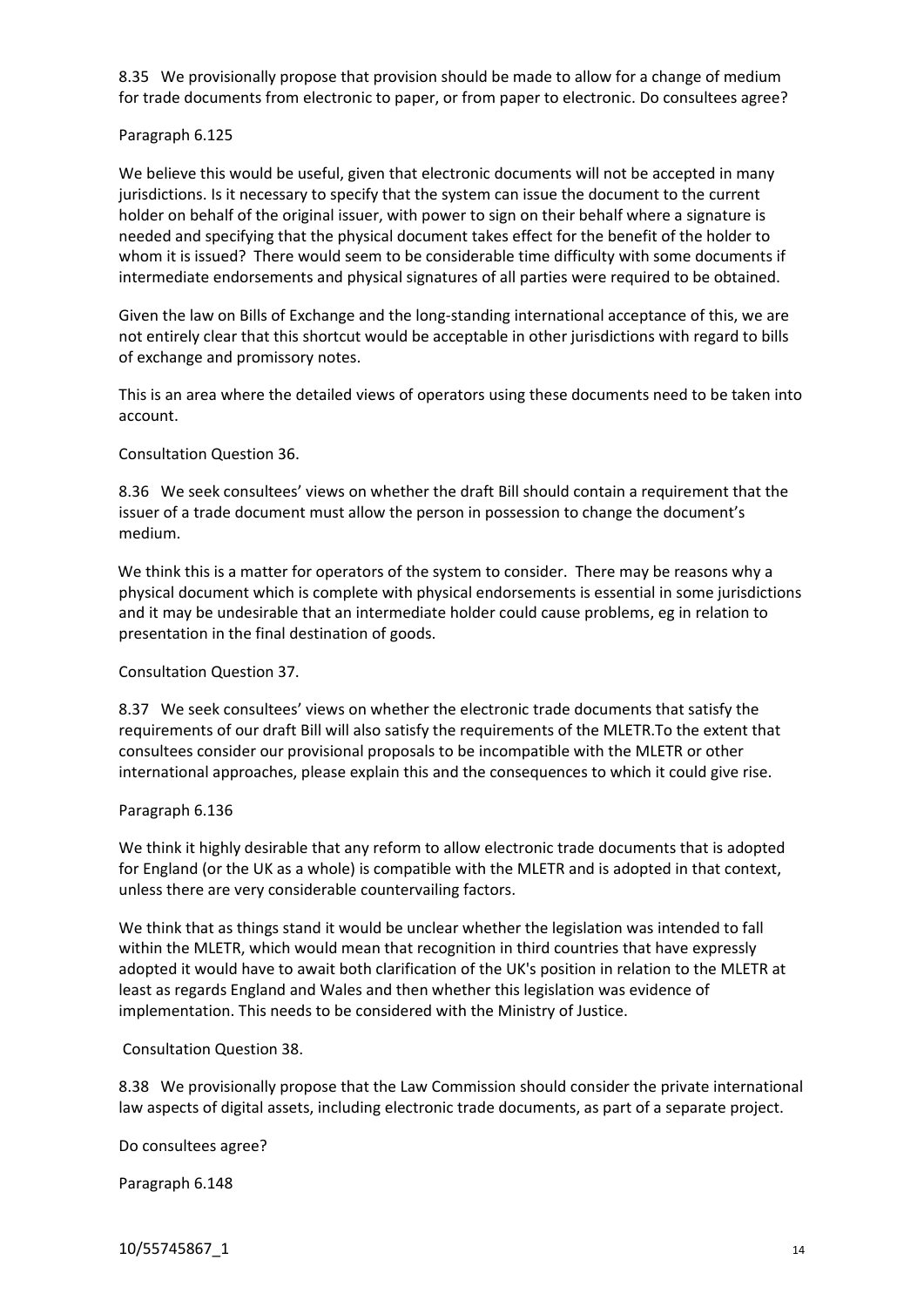We do not think that this legislation will work effectively either in England and Wales or abroad, unless the conflict rules specific to electronic trade documents are addressed.

In particular this is because one of the key rules of English conflict of laws requires that security created over a physical asset complies with any relevant formalities (such as registration) in the place where the asset is located at the time of the creation of the security. This as we understand it would apply to any form of security consistent with the general rules cited in the consultation paper, although the case law relates to charges.

It is therefore essential either to disapply the rule for electronic trade documents (so that compliance with the requirements of English domestic law only are required) or to identify their location at each change of holder event. Logically, the location of the system in which the document is held would be suitable (and an improvement on multiple locations depending on the habitual residence of eg the transferring holder), but as we know DLT systems are potentially "located" in multiple jurisdictions though the operation of "nodes" each recording a legitimate and immutable copy of the system's ledger. This comes back to the issue of provisions identifying the characteristics of acceptable systems for holding electronic trade documents which include a deemed location (linked eg to the place of incorporation of the administrator or, the law chosen to govern the system). We are happy to discuss this in more detail.

We appreciate this sounds like the tail wagging the dog, but for this system to work effectively it must support the reliable creation of security from the start and provide a clear, well-founded and enforceable legal basis for the determination of the law that will govern the resolution of any question relating to proprietary issues affecting an ETD.

Consultation Question 39.

8.39 We provisionally propose that the word "issue" describes the process by which a trade document (where relevant) becomes a document of title. Do consultees agree?

Paragraph 6.162

We agree that the word "issue" is appropriate to describe the point at which a trade document becomes legally effective.

Consultation Question 40.

8.40 We provisionally propose that the change of medium of a trade document issued before the Act comes into force should not be permitted. Do consultees agree?

Paragraph 6.165

Yes

Consultation Question 41.

8.41 We provisionally propose that our proposals do not create any additional risk that documents which are not intended to be documentary intangibles will become so by virtue of the draft Bill. Do consultees agree?

Paragraph 6.175

As indicated in answer to earlier questions, our concern is that documents not connected with trade in goods become treated as if they were. As documents in this category are included in nonpossessory dematerialisation systems, the availability of a possessory system would cause confusion and considerable legal uncertainty for financial markets that must operate under a legal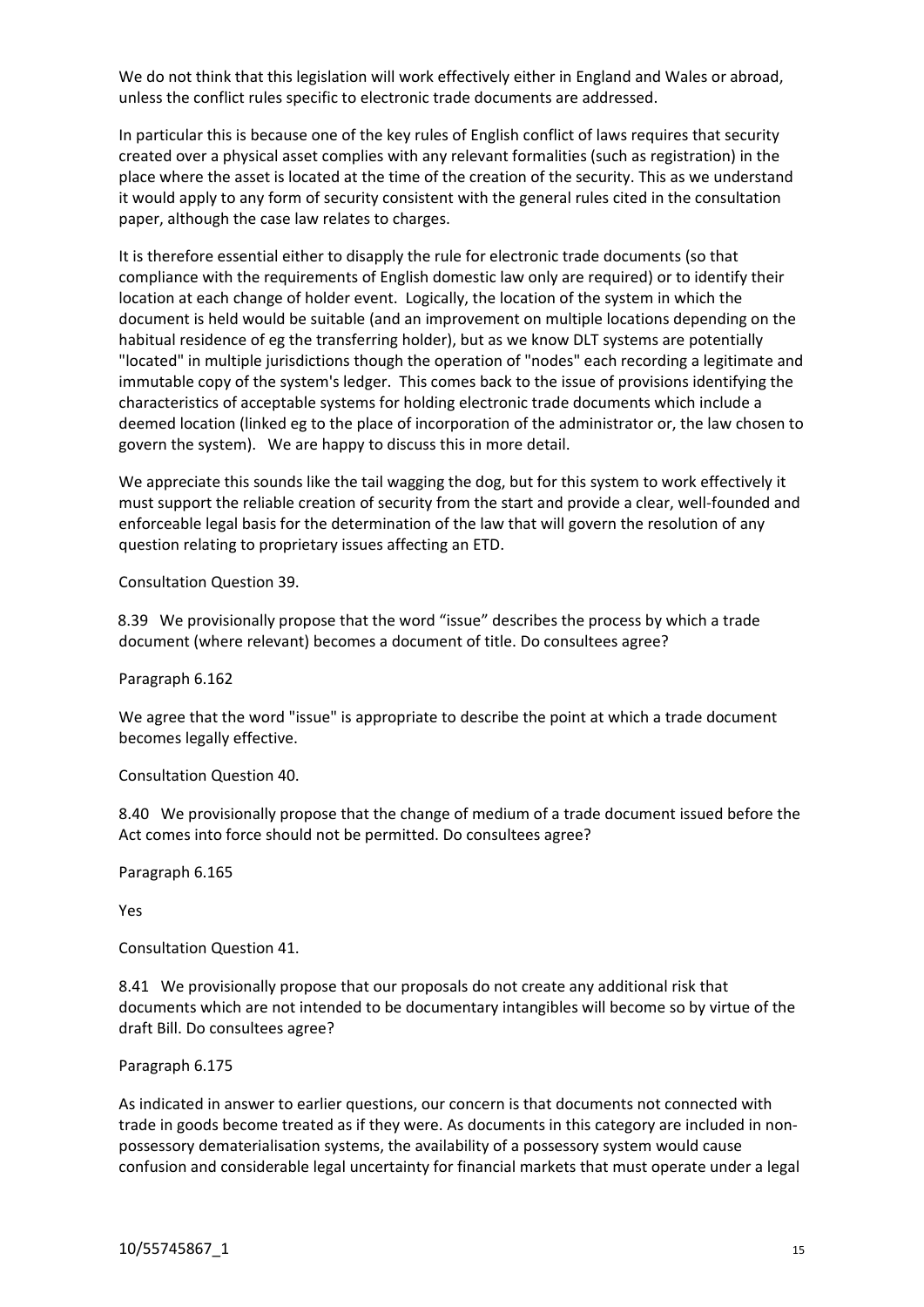framework that supports a "high degree of legal certainty". This is particularly a concern for documents that are technically banker's acceptances or promissory notes (sometime technically bills of exchange). We think that if these classes of document are included there needs to be consideration of exclusions or limitations – eg limitation on the inclusion of these documents to those issued in payment for goods or exclusion of these documents when issued for other purposes and certainly when issued in relation to financial and money market activities. The views of the Bank of England on this will be important.

Consultation Question 49.

8.49 We provisionally propose that electronic trade documents will reduce the risk of fraud compared to paper trade documents. Do consultees agree?

Certainly this should be the aim and we believe it is achievable, but we think this depends more on legislation covering the systems that may be used to hold dematerialised trade documents than on any provisions in the draft Bill as currently drawn. As expressed in our other paper in response to the Law Commission's Digital Paper Assets and in our response to Question 32 above, we also have a concern as to the risk of fraud under DLT or other electronic systems that (in accordance with their rules or protocols) give their ledgers the status of a primary record of entitlement, but allow for non-transparent (i.e. not reflected in the ledger) transfers or dispositions of rights or interests in or in relation to digital assets recorded in the system (e.g. by way of charge) through, for example, the transfer of control over the private key relating to the asset – without requiring for the public registration of the relevant transfer or disposition.

Consultation Question 50.

8.50 We provisionally propose that electronic trade documents will enhance the transparency of supply chains. Do consultees agree? Please provide examples or evidence if possible.

Paragraph 7.57

We think this would also depend on the rules of the systems used and their interaction with regulation. Depending on those it could be more or less difficult for parties to trace the history of their trade documents.

[Questions omitted]

Consultation Question 55.

8.55 We seek consultees' views on factors that may affect the willingness of financers of trade transactions to adopt electronic trade documents.

#### Paragraph 7.78

The ability to take reliably valid security is absolutely key to the willingness of financiers to adopt electronic trade documents. We have outlined our concerns in this regard in answer to earlier questions.

#### [Questions omitted]

The Working Group which prepared this paper consists of:

#### **Financial Law Committee**

10/55745867\_1 16